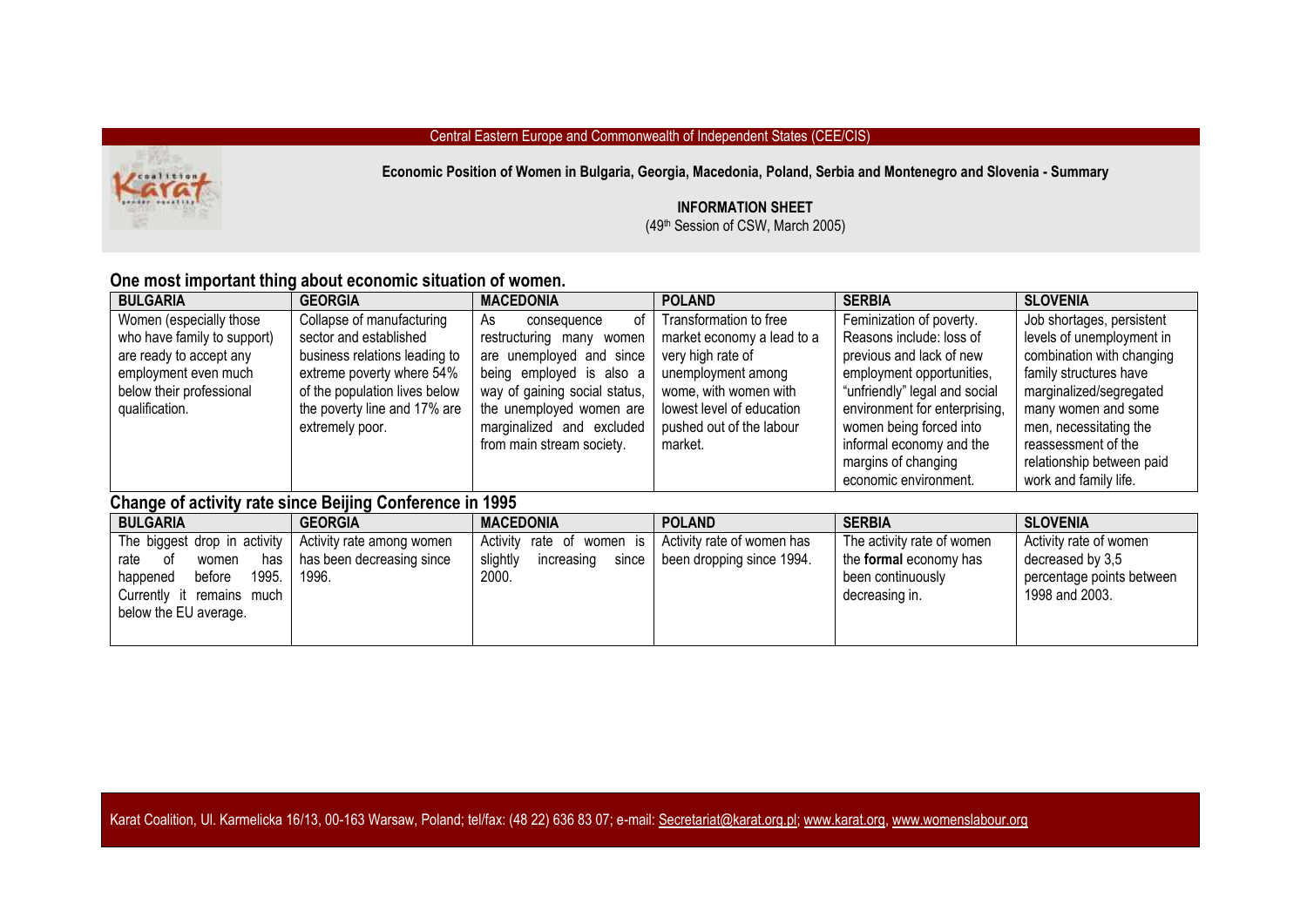# **Change of gender wage gap since Beijing Conference in 1995)**

| <b>BULGARIA</b>                                                                                                                                                                                                                                                      | <b>GEORGIA</b>                                                                                                                                      | <b>MACEDONIA</b>                                                                                                                                  | <b>POLAND</b>                                                                                                                                                                                                                                                          | <b>SERBIA</b>                                                                                                                                                                                                                                                         | <b>SLOVENIA</b>                                                                                                                            |  |
|----------------------------------------------------------------------------------------------------------------------------------------------------------------------------------------------------------------------------------------------------------------------|-----------------------------------------------------------------------------------------------------------------------------------------------------|---------------------------------------------------------------------------------------------------------------------------------------------------|------------------------------------------------------------------------------------------------------------------------------------------------------------------------------------------------------------------------------------------------------------------------|-----------------------------------------------------------------------------------------------------------------------------------------------------------------------------------------------------------------------------------------------------------------------|--------------------------------------------------------------------------------------------------------------------------------------------|--|
| According to the Ministry of<br>Labor and Social Policy in<br>2004 women earned 24%<br>less than men. According to<br>NGO<br>estimations<br>this<br>difference is almost 30%.                                                                                        | According to the official data<br>2002.<br>for<br>average<br>wages/salaries of employed<br>women in total are 1.5 times<br>lower than those of men. | In 2003 women earned 67%<br>of men's wages.                                                                                                       | The average wage gap in<br>Poland is 20%.                                                                                                                                                                                                                              | There are hidden forms of<br>gender wage gap in Serbia,<br>especially in the newly<br>privatized companies.                                                                                                                                                           | The gender wage gap has<br>been narrowing since 1995,<br>currently<br>of<br>percentage<br>female gross wage in male<br>gross wage is. 90,5 |  |
|                                                                                                                                                                                                                                                                      |                                                                                                                                                     |                                                                                                                                                   |                                                                                                                                                                                                                                                                        |                                                                                                                                                                                                                                                                       |                                                                                                                                            |  |
| Is there a link between reproductive rights and economic position of women in your country?                                                                                                                                                                          |                                                                                                                                                     |                                                                                                                                                   |                                                                                                                                                                                                                                                                        |                                                                                                                                                                                                                                                                       |                                                                                                                                            |  |
| <b>BULGARIA</b>                                                                                                                                                                                                                                                      | <b>GEORGIA</b>                                                                                                                                      | <b>MACEDONIA</b><br>There have been cases of                                                                                                      | <b>POLAND</b>                                                                                                                                                                                                                                                          | <b>SERBIA</b>                                                                                                                                                                                                                                                         | <b>SLOVENIA</b><br>In Slovenia there does not                                                                                              |  |
| The legislation concerning<br>abortion rights is liberal, but<br>the on-going health reform<br>excluded reproductive health<br>from the social security<br>payments and therefore<br>women with lower income<br>cannot afford basic<br>reproductive health services. |                                                                                                                                                     | employers requesting young<br>female employees to remain<br>single for period of three<br>years in order to be available<br>for work at any time. | Lack of reproductive rights<br>(including legal abortion)<br>impacts poor women in<br>particular. Employers often<br>treat women as 'risky'<br>workers who cannot control<br>their fertility due to limited<br>access to sex education,<br>contraception and abortion. | Economic and political<br>instability leads to women<br>(parents) being effectively<br>denied the right to rise<br>children.<br>The conditions of Abortion<br>still are regulated by<br>adequate medical standards<br>aimed at protecting women's<br>life and health. | seem to be a direct link<br>between reproductive rights<br>and economic situation of<br>women.                                             |  |
| Economic situation of women and implementation of Platform for Action                                                                                                                                                                                                |                                                                                                                                                     |                                                                                                                                                   |                                                                                                                                                                                                                                                                        |                                                                                                                                                                                                                                                                       |                                                                                                                                            |  |
| <b>BULGARIA</b>                                                                                                                                                                                                                                                      | <b>GEORGIA</b>                                                                                                                                      | <b>MACEDONIA</b>                                                                                                                                  | <b>POLAND</b>                                                                                                                                                                                                                                                          | <b>SERBIA</b>                                                                                                                                                                                                                                                         | <b>SLOVENIA</b>                                                                                                                            |  |

| <b>BULGARIA</b>               | <b>GEORGIA</b>               | MACEDONIA                   | <b>POLAND</b>                 | <b>SERBIA</b>               | <b>SLOVENIA</b>              |
|-------------------------------|------------------------------|-----------------------------|-------------------------------|-----------------------------|------------------------------|
| The Beijing commitments       | Beijing Conference in 1995   | Women continue to be in a   | 1997 National Plan of         | Since 1995 none of the      | Since 1995 considerable      |
| have not been implemented     | did not influence the        | disadvantaged economic      | Actions – a response to       | governments has             | progress has been made in    |
| properly due to the constant  | economic position of women.  | position since the Beijing  | Platform for Action was not   | responded to any " Areas of | implementing the Platform    |
| changes of government and     | The response to the Platform | Conference in 1995. The     | implemented. Current          | concern" of the Beijing     | for Action. The most visible |
| the extensive crisis in 1996- | for Action was only on a     | Platform for Action was not | National Action Plan has      | Platforms for Action.       | achievements are in the      |
| 1997.                         | paper. Majority of women     | implemented as far as the   | quite insignificant impact on |                             | legislative area. The        |
|                               | and the governmental         | economic situation of women | the economic situation of     |                             | statistical data have been   |
|                               | officials were not informed  | is concerned.               | women since has no budget.    |                             | segregated by sex because    |
|                               | about it.                    |                             |                               |                             | of the Beijing conference.   |

Karat Coalition, Ul. Karmelicka 16/13, 00-163 Warsaw, Poland; tel/fax: (48 22) 636 83 07; e-mail[: Secretariat@karat.org.pl;](mailto:Secretariat@karat.org.pl) [www.karat.org,](http://www.karat.org/) [www.womenslabour.org](http://www.womenslabour.org/)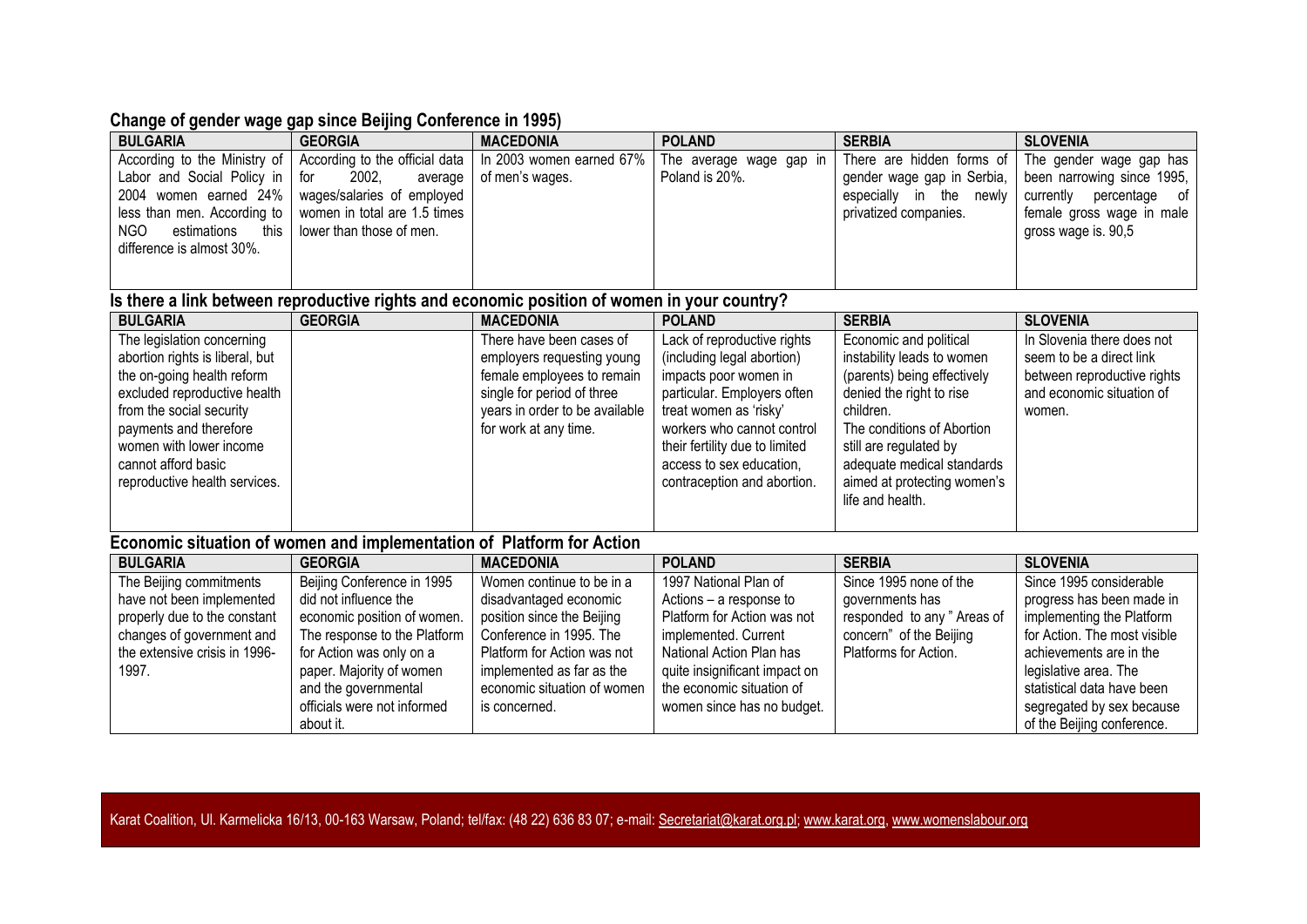### **Impact of privatization on the economic situation of women.**

document to lobby national decision making bodies with.

| <b>BULGARIA</b>                                                     | <b>GEORGIA</b>                                                  | <b>MACEDONIA</b>                | <b>POLAND</b>                    | <b>SERBIA</b>                       | <b>SLOVENIA</b>              |  |  |
|---------------------------------------------------------------------|-----------------------------------------------------------------|---------------------------------|----------------------------------|-------------------------------------|------------------------------|--|--|
| The majority of women used                                          | Privatization process started                                   | The interests of women as a     | Due to the strengthening of      | Due to the weakness of              |                              |  |  |
| to be employed in State                                             | in 1992, but no tangible                                        | group are not considered the    | the process of privatization     | Trade Unions and luck of            |                              |  |  |
| owned companies and were                                            | results are evident,                                            | process of privatization;       | after 1995 the economic          | Governmental<br>intervention,       |                              |  |  |
| the first to loose their jobs                                       | especially in large and                                         | it<br>hence<br>led<br>to<br>the | of<br>situation<br>women         | position of women in private        |                              |  |  |
| when the companies were                                             | medium enterprises sector.                                      | deterioration of the position   | deteriorated: unemployment       | companies<br>depends                |                              |  |  |
| privatized.                                                         |                                                                 | of women and other low          | has increased, access to the     | exclusively on the good or          |                              |  |  |
|                                                                     |                                                                 | income earning groups. In       | publicly funded child care       | bad will of their employers.        |                              |  |  |
|                                                                     |                                                                 | some cases of privatization     | services has been eroded,        |                                     |                              |  |  |
|                                                                     |                                                                 | women were the first ones to    | percentage of women living       |                                     |                              |  |  |
|                                                                     |                                                                 | lose their jobs.                | on, or below social minimum      |                                     |                              |  |  |
|                                                                     |                                                                 |                                 | has increased.                   |                                     |                              |  |  |
|                                                                     | Impact of restructurisation of social security system on women. |                                 |                                  |                                     |                              |  |  |
| <b>BULGARIA</b>                                                     | <b>GEORGIA</b>                                                  | <b>MACEDONIA</b>                | <b>POLAND</b>                    | <b>SERBIA</b>                       | <b>SLOVENIA</b>              |  |  |
| The most important impact is                                        | Social security system has                                      | Social security system has      | Changes to social security       | 0f<br>social<br>Restructuring       | Different treatment of       |  |  |
| the increase of the age for                                         | not been restructured. The                                      | been partially restructured     | and social services systems      | security<br>system is<br>not        | women and men was            |  |  |
| retirement to 60 years of age                                       | current system<br>is<br>very                                    | following the EU Directives.    | decrease women's ability to      | complete. Some of direct            | retained only in relation to |  |  |
| by 2009. It is a problem for                                        | symbolic<br>and<br>requires                                     | This restructurisation had a    | compete in the<br>labour         | position of<br>impacts<br>on        | determining conditions for   |  |  |
| elder, unemployed women                                             | restructuring.<br>Pension                                       | negative impact on women        | market. This is largely due to   | related<br>women<br>are<br>to       | obtaining rights to old age  |  |  |
| those who studied<br>and                                            | system does dot provide any                                     | leading to decrease of social   | child care for under 3 y.o       | retirement<br>Despite<br>age.       | pension (the retirement age  |  |  |
| longer.                                                             | security.                                                       | benefits, and changes in the    | being much less accessible       | existing regulations social         | for women is 2 years lower   |  |  |
|                                                                     |                                                                 | pension and health system.      | to poorer women. This led to     | care is<br>not functioning          | than for men).               |  |  |
|                                                                     |                                                                 |                                 | them being pushed out of         | efficiently.                        |                              |  |  |
|                                                                     |                                                                 |                                 | employment.                      |                                     |                              |  |  |
| What hopes do women have in relation to economic situation and CSW? |                                                                 |                                 |                                  |                                     |                              |  |  |
| <b>BULGARIA</b>                                                     | <b>GEORGIA</b>                                                  | <b>MACEDONIA</b>                | <b>POLAND</b>                    | <b>SERBIA</b>                       | <b>SLOVENIA</b>              |  |  |
| <b>NGOs</b><br>women's<br>Only                                      | Majority of<br>women of                                         | UNCSW 49 Session is an          | Hopefully as a result of         | Women in general do not             |                              |  |  |
| working closely in the field of                                     | Georgia do not know about                                       | opportunity for lobbying and    | UNCSW 49<br>Session the          | have hopes. For Women's             |                              |  |  |
| women's rights are really                                           | the upcoming event as no                                        | advocacy leading to the         | alternatives<br>to<br>neoliberal | NGO <sub>s</sub><br>the<br>however, |                              |  |  |
| with<br>the<br>concerned                                            | public<br>campaigns<br>were                                     | improvement<br>the<br>οf        | privatization of<br>system,      | outcome of the Session, can         |                              |  |  |
| outcomes of the 49 Session.                                         | undertaken.                                                     | situation<br>0f<br>economic     | service will be recommended      | be an excellent tool<br>for         |                              |  |  |
| Their hope is that the PoA                                          |                                                                 | women.                          | to governments, and that the     | further<br>advocacy<br>and          |                              |  |  |
| will be reaffirmed and that                                         |                                                                 |                                 | governments<br>commit            | lobbying for economic justice       |                              |  |  |
| they will have one more                                             |                                                                 |                                 | themselves<br>to<br>these        | for women in the country.           |                              |  |  |

alternatives, and will involve women in their development.

Karat Coalition, Ul. Karmelicka 16/13, 00-163 Warsaw, Poland; tel/fax: (48 22) 636 83 07; e-mail[: Secretariat@karat.org.pl;](mailto:Secretariat@karat.org.pl) [www.karat.org,](http://www.karat.org/) [www.womenslabour.org](http://www.womenslabour.org/)